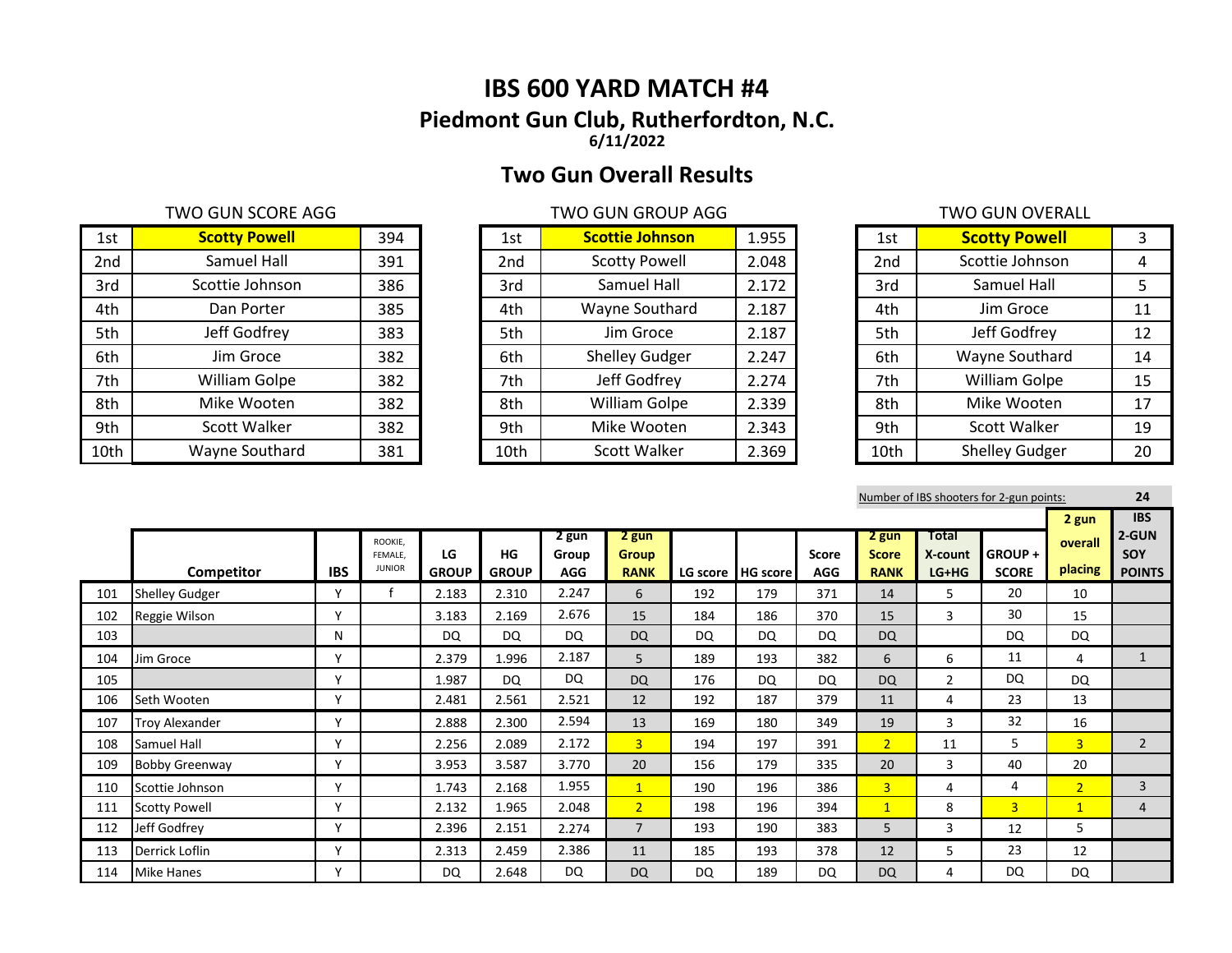|     |                       |              |                    |              |              |                |                       |           |                     |              |                       |                  |              | 2 gun          | <b>IBS</b>    |
|-----|-----------------------|--------------|--------------------|--------------|--------------|----------------|-----------------------|-----------|---------------------|--------------|-----------------------|------------------|--------------|----------------|---------------|
|     |                       |              | ROOKIE,<br>FEMALE. | LG           | HG           | 2 gun<br>Group | 2 gun<br><b>Group</b> |           |                     | <b>Score</b> | 2 gun<br><b>Score</b> | Total<br>X-count | GROUP+       | overall        | 2-GUN<br>SOY  |
|     | Competitor            | <b>IBS</b>   | <b>JUNIOR</b>      | <b>GROUP</b> | <b>GROUP</b> | <b>AGG</b>     | <b>RANK</b>           |           | LG score   HG score | <b>AGG</b>   | <b>RANK</b>           | $LG+HG$          | <b>SCORE</b> | placing        | <b>POINTS</b> |
| 115 |                       | N            |                    | <b>DQ</b>    | <b>DQ</b>    | <b>DQ</b>      | <b>DQ</b>             | <b>DQ</b> | DQ                  | DQ           | <b>DQ</b>             |                  | DQ           | <b>DQ</b>      |               |
| 116 |                       | N            |                    | DQ           | <b>DQ</b>    | <b>DQ</b>      | <b>DQ</b>             | <b>DQ</b> | DQ                  | DQ           | <b>DQ</b>             |                  | DQ           | <b>DQ</b>      |               |
| 201 | Dan Porter            | $\mathsf{v}$ |                    | 2.283        | 3.142        | 2.712          | 16                    | 197       | 188                 | 385          | $\overline{4}$        | 11               | 20           | 11             |               |
| 202 |                       | N            |                    | <b>DQ</b>    | <b>DQ</b>    | <b>DQ</b>      | <b>DQ</b>             | <b>DQ</b> | <b>DQ</b>           | DQ           | <b>DQ</b>             |                  | <b>DQ</b>    | DQ             |               |
| 203 | Mike Belk             | Y            |                    | 4.099        | <b>DQ</b>    | DQ             | <b>DQ</b>             | 180       | DQ                  | DQ           | <b>DQ</b>             |                  | DQ           | <b>DQ</b>      |               |
| 204 |                       | N            |                    | <b>DQ</b>    | <b>DQ</b>    | <b>DQ</b>      | <b>DQ</b>             | <b>DQ</b> | <b>DQ</b>           | DQ           | <b>DQ</b>             |                  | <b>DQ</b>    | DQ             |               |
| 205 | <b>William Golpe</b>  | Υ            |                    | 2.410        | 2.268        | 2.339          | 8                     | 189       | 193                 | 382          | $\overline{7}$        | 9                | 15           | $\overline{7}$ |               |
| 206 | Mike Wooten           | γ            |                    | 2.820        | 1.867        | 2.343          | 9                     | 189       | 193                 | 382          | 8                     | 6                | 17           | 8              |               |
| 207 | <b>Thomas Parker</b>  | Y            |                    | 3.463        | 2.951        | 3.207          | 19                    | 174       | 186                 | 360          | 18                    | 5                | 37           | 19             |               |
| 208 |                       | N            |                    | DQ           | <b>DQ</b>    | <b>DQ</b>      | <b>DQ</b>             | <b>DQ</b> | <b>DQ</b>           | DQ           | <b>DQ</b>             |                  | <b>DQ</b>    | DQ             |               |
| 209 | Ray Lowman            | Y            |                    | 3.617        | 2.521        | 3.069          | 18                    | 182       | 187                 | 369          | 16                    | 5                | 34           | 18             |               |
| 210 | <b>Wayne Hicks</b>    | γ            |                    | 2.932        | 2.744        | 2.838          | 17                    | 180       | 182                 | 362          | 17                    | $\overline{7}$   | 34           | 17             |               |
| 211 | Darby Beck            | Y            |                    | 2.029        | 3.182        | 2.606          | 14                    | 189       | 185                 | 374          | 13                    | 4                | 27           | 14             |               |
| 212 |                       | N            |                    | <b>DQ</b>    | <b>DQ</b>    | <b>DQ</b>      | <b>DQ</b>             | DQ        | <b>DQ</b>           | DQ           | <b>DQ</b>             |                  | <b>DQ</b>    | <b>DQ</b>      |               |
| 213 | <b>Wayne Southard</b> | γ            |                    | 1.978        | 2.396        | 2.187          | $\overline{4}$        | 188       | 193                 | 381          | 10                    | 5                | 14           | 6              |               |
| 214 | Scottie Johnson       | Υ            |                    | <b>DQ</b>    | <b>DQ</b>    | <b>DQ</b>      | <b>DQ</b>             | <b>DQ</b> | <b>DQ</b>           | DQ           | <b>DQ</b>             |                  | <b>DQ</b>    | DQ             |               |
| 215 | <b>Scott Walker</b>   | Y            |                    | 2.465        | 2.273        | 2.369          | 10                    | 188       | 194                 | 382          | 9                     | 6                | 19           | 9              |               |
| 216 | <b>Steve Irvine</b>   | Y            | r                  | 2.157        | <b>DQ</b>    | <b>DQ</b>      | <b>DQ</b>             | 184       | DQ                  | DQ           | <b>DQ</b>             | 6                | <b>DQ</b>    | <b>DQ</b>      |               |
| 301 |                       | N            |                    | <b>DQ</b>    | DQ           | <b>DQ</b>      | <b>DQ</b>             | <b>DQ</b> | <b>DQ</b>           | DQ           | <b>DQ</b>             |                  | DQ           | DQ             |               |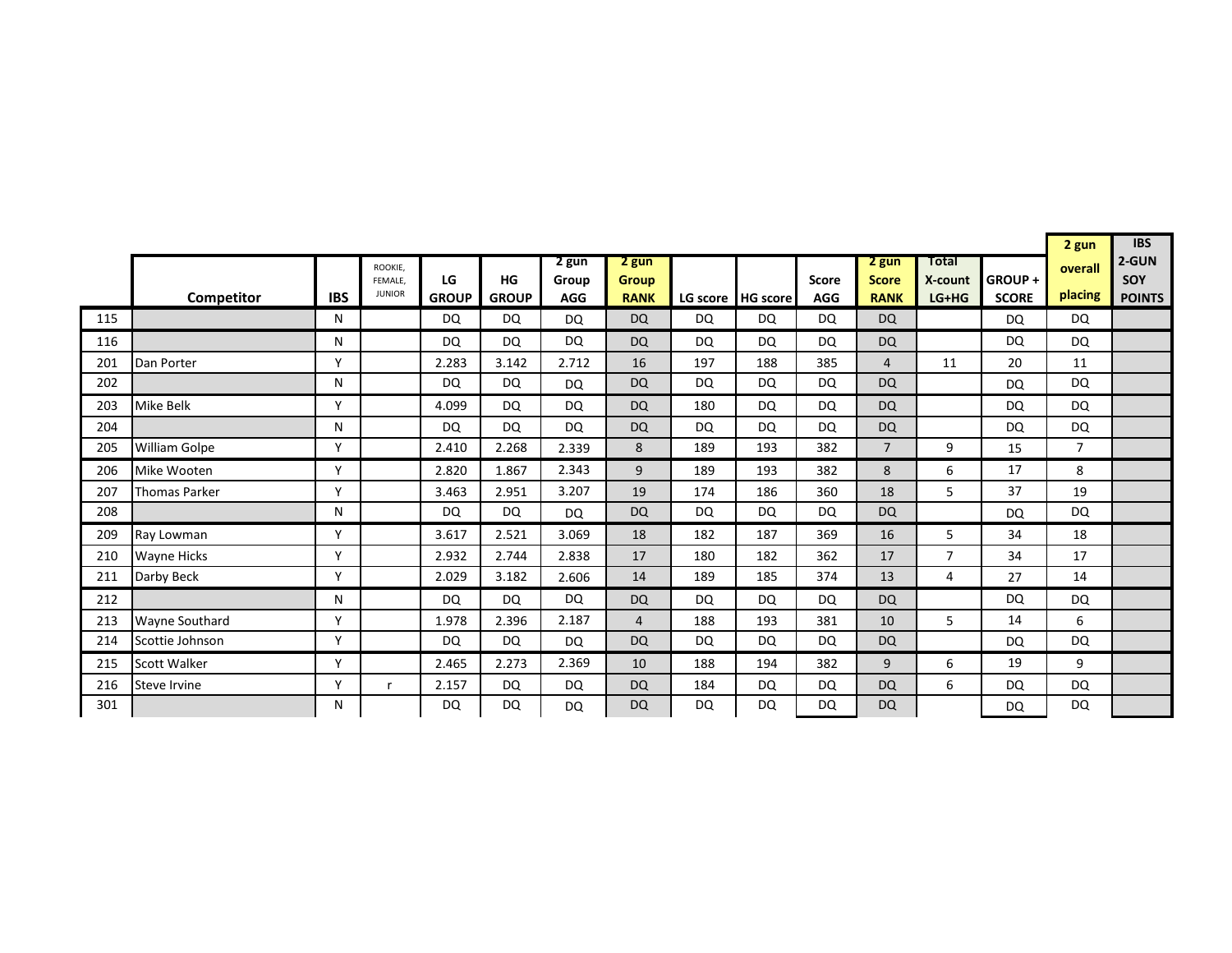## **IBS 600 YARD MATCH #4 6/11/2022 Piedmont Gun Club, Rutherfordton, N.C.**

## **LIGHT GUN RESULTS**

|      | <b>LIGHT GUN SCORE AGG</b> |     |                 | <b>LIGHT GUN GROUP AGG</b> |       |
|------|----------------------------|-----|-----------------|----------------------------|-------|
| 1ST  | <b>Scotty Powell</b>       | 198 | 1ST             | <b>Scottie Johnson</b>     | 1.743 |
| 2ND  | Dan Porter                 | 197 | 2 <sub>nd</sub> | Wayne Southard             | 1.978 |
| 3RD  | Samuel Hall                | 194 | 3rd             | <b>Jimmy Matters</b>       | 1.987 |
| 4TH  | Jeff Godfrey               | 193 | 4th             | Darby Beck                 | 2.029 |
| 5TH  | Shelley Gudger             | 192 | 5th             | <b>Scotty Powell</b>       | 2.132 |
| 6TH  | Seth Wooten                | 192 | 6th             | Steve Irvine               | 2.157 |
| 7TH  | Scottie Johnson            | 190 | 7th             | <b>Shelley Gudger</b>      | 2.183 |
| 8TH  | Darby Beck                 | 189 | 8th             | Samuel Hall                | 2.256 |
| 9TH  | Jim Groce                  | 189 | 9th             | Dan Porter                 | 2.283 |
| 10TH | William Golpe              | 189 | 10th            | Derrick Loflin             | 2.313 |

| 1ST  | <b>Scotty Powell</b> | 198 | 1ST  | <b>Scottie Johnson</b> | 1.743 | 1ST  | <b>Scotty Pow</b>           |
|------|----------------------|-----|------|------------------------|-------|------|-----------------------------|
| 2ND  | Dan Porter           | 197 | 2nd  | Wayne Southard         | 1.978 | 2ND  | Scottie Johns               |
| 3RD  | Samuel Hall          | 194 | 3rd  | Jimmy Matters          | 1.987 | 3RD  | Samuel Ha                   |
| 4TH  | Jeff Godfrey         | 193 | 4th  | Darby Beck             | 2.029 | 4TH  | Dan Porte                   |
| 5TH  | Shelley Gudger       | 192 | 5th  | <b>Scotty Powell</b>   | 2.132 | 5TH  | Darby Bec                   |
| 6TH  | Seth Wooten          | 192 | 6th  | Steve Irvine           | 2.157 | 6TH  | Shelley Gud                 |
| 7TH  | Scottie Johnson      | 190 | 7th  | <b>Shelley Gudger</b>  | 2.183 | 7TH  | Wayne South                 |
| 8TH  | Darby Beck           | 189 | 8th  | Samuel Hall            | 2.256 | 8TH  | Jeff Godfre                 |
| 9TH  | Jim Groce            | 189 | 9th  | Dan Porter             | 2.283 | 9TH  | Jim Groce                   |
| 10TH | William Golpe        | 189 | 10th | Derrick Loflin         | 2.313 | 10TH | Steve Irvin                 |
|      |                      |     |      |                        |       | .    | $\sim$ $\sim$ $\sim$ $\sim$ |

|     | LIGHT GUN SINGLE TARGET HIGHEST SCORE |           |       |                 | LIGHT GUN SINGLE TARGET SMALLEST GROUP |           |                     | 12th | Jimmy Matters              |    |
|-----|---------------------------------------|-----------|-------|-----------------|----------------------------------------|-----------|---------------------|------|----------------------------|----|
| 1ST | Rav Lowman                            | <b>EN</b> | 1.270 | 1ST             | Derrick Loflin                         | 45        | 0.566               | 13th | <b>William Golpe</b>       |    |
| 2ND | Darby Beck                            | ⊏∩<br>JU  | 1.442 | 2 <sub>nd</sub> | Rav Lowman                             | cη<br>יטכ | ר ר<br>. . <u>.</u> |      |                            |    |
| 3RD | Jim Groce                             | EΩ        | 1.549 | 3rd             | Wavne Southard                         | 4         | 1.291               |      | Number of LG IBS shooters: | 25 |
|     |                                       |           |       |                 |                                        |           |                     |      |                            |    |

|      | <b>LIGHT GUN OVERALL</b> |    |
|------|--------------------------|----|
| 1ST  | <b>Scotty Powell</b>     | 6  |
| 2ND  | Scottie Johnson          | 8  |
| 3RD  | Samuel Hall              | 11 |
| 4TH  | Dan Porter               | 11 |
| 5TH  | Darby Beck               | 12 |
| 6TH  | <b>Shelley Gudger</b>    | 12 |
| 7TH  | Wayne Southard           | 14 |
| 8TH  | Jeff Godfrey             | 16 |
| 9TH  | Jim Groce                | 20 |
| 10TH | Steve Irvine             | 21 |
| 11th | Seth Wooten              | 21 |
| 12th | <b>Jimmy Matters</b>     | 23 |
| 13th | William Golpe            | 23 |

|    |                       |            | RELAY-       | ROOKIE,<br>FEMALE, |       | <b>LG TARGET 1</b>        |       |       |                | <b>LG TARGET 2</b> |       |          | <b>LG TARGET 3</b> |       |              | <b>LG TARGET 4</b> | SCORE     | <b>SCORE</b>            | X              | <b>GROUP</b> | <b>GROUP</b>   | (GROUP    | <b>OVERALL</b> |                         | <b>SOY Points</b> |                           |                |
|----|-----------------------|------------|--------------|--------------------|-------|---------------------------|-------|-------|----------------|--------------------|-------|----------|--------------------|-------|--------------|--------------------|-----------|-------------------------|----------------|--------------|----------------|-----------|----------------|-------------------------|-------------------|---------------------------|----------------|
|    | Competitor            | <b>IBS</b> | <b>BENCH</b> | <b>JUNIOR</b>      | Score | $\boldsymbol{\mathsf{X}}$ | Group | Score | $\mathsf{X}$   | Group              | Score | X        | Group              | Score | $\mathsf{X}$ | Group              | AGG       | <b>RANK</b>             | <b>TOTA</b>    | AGG          | <b>RANK</b>    | + SCORE)  | <b>PLACE</b>   |                         |                   | Score Group Overall Total |                |
|    | <b>Shelley Gudger</b> |            | 101          |                    | 46    | 0                         | 2.173 | 50    | $\overline{3}$ | 1.687              | 48    |          | 2.425              | 48    |              | 2.447              | 192       | 5                       | 5              | 2.183        | $\overline{ }$ | 12        | 6              |                         |                   |                           |                |
|    | Reggie Wilson         |            | 102          |                    | 47    | 0                         | 2.322 | 42    | $\mathbf 0$    | 2.880              | 48    |          | 3.502              | 47    |              | 4.029              | 184       | 16                      |                | 3.183        | 19             | 35        | 17             |                         |                   |                           |                |
| 3  |                       | N          | 103          |                    |       |                           |       |       |                |                    |       |          |                    |       |              |                    | <b>DQ</b> | DQ                      |                | DQ           | <b>DQ</b>      | <b>DQ</b> | DQ             |                         |                   |                           |                |
|    | Jim Groce             |            | 104          |                    | 48    |                           | 3.273 | 50    |                | 1.549              | 45    | 0        | 2.269              | 46    |              | 2.425              | 189       | 9                       | $\overline{a}$ | 2.379        | 11             | 20        | 9              |                         |                   |                           |                |
|    | Jimmy Matters         |            | 105          |                    | 48    |                           | 1.933 | 46    | $\Omega$       | 2.203              | 48    |          | 1.629              | 34    |              | 2.184              | 176       | 20                      | $\overline{2}$ | 1.987        | 3              | 23        | 12             |                         | $\overline{2}$    |                           | $\overline{2}$ |
|    | Seth Wooten           |            | 106          |                    | 50    |                           | 2.200 | 48    | $\mathbf{0}$   | 2.472              | 46    | $\Omega$ | 2.136              | 48    |              | 3.117              | 192       | 6                       | 2              | 2.481        | 15             | 21        | 11             |                         |                   |                           |                |
|    | Troy Alexander        |            | 107          |                    | 47    | $\mathbf 0$               | 3.508 | 44    | $\mathbf{0}$   | 2.550              | 43    |          | 3.597              | 35    | $\sqrt{ }$   | 1.897              | 169       | 22                      | $\mathbf{1}$   | 2.888        | 17             | 39        | 20             |                         |                   |                           |                |
| 8  | Samuel Hall           |            | 108          |                    | 50    |                           | 1.586 | 49    | $\overline{3}$ | 2.185              | 46    |          | 2.946              | 49    |              | 2.307              | 194       | $\overline{\mathbf{3}}$ | $\overline{4}$ | 2.256        | 8              | 11        | 3 <sup>1</sup> | $\overline{\mathbf{c}}$ |                   | $\overline{2}$            | 4              |
|    | <b>Bobby Greenway</b> |            | 109          |                    | 44    |                           | 3.232 | 40    | $\mathbf{0}$   | 3.937              | 43    | $\Omega$ | 3.727              | 29    |              | 4.916              | 156       | 23                      |                | 3.953        | 22             | 45        | 23             |                         |                   |                           |                |
| 10 | Scottie Johnson       |            | 110          |                    | 48    |                           | 1.638 | 47    | $\mathbf{0}$   | 1.838              | 50    |          | 1.582              | 45    |              | 1.914              | 190       |                         | $\overline{3}$ | 1.743        |                | 8         | $\overline{ }$ |                         | 4                 | 3                         |                |
| 11 | <b>Scotty Powell</b>  |            | 111          |                    | 50    |                           | 1.944 | 50    | $\overline{2}$ | 2.007              | 49    |          | 2.244              | 49    |              | 2.331              | 198       |                         | 5              | 2.132        |                | 6         |                | 4                       |                   |                           | 8              |
| 12 | Jeff Godfrey          |            | 112          |                    | 49    | $\Omega$                  | 2.028 | 47    |                | 3.504              | 50    |          | 2.011              | 47    |              | 2.041              | 193       |                         | $\overline{3}$ | 2.396        | 12             | 16        | 8              | -1                      |                   |                           |                |
| 13 | Derrick Loflin        |            | 113          |                    | 47    |                           | 2.668 | 46    | $\mathbf{0}$   | 2.748              | 47    |          | 3.270              | 45    | $\Omega$     | 0.566              | 185       | 14                      | $\overline{2}$ | 2.313        | 10             | 24        | 14             |                         |                   |                           |                |
| 14 | <b>Mike Hanes</b>     |            | 114          |                    | da    |                           | dq    | 49    |                | 2.527              | 46    |          | 2.286              | 49    |              | 1.915              | <b>DQ</b> | <b>DQ</b>               | $\mathbf{1}$   | DQ           | <b>DQ</b>      | <b>DQ</b> | <b>DQ</b>      |                         |                   |                           |                |
| 15 |                       | N          | 115          |                    |       |                           |       |       |                |                    |       |          |                    |       |              |                    | <b>DQ</b> | DQ                      |                | DQ           | DQ             | <b>DQ</b> | <b>DQ</b>      |                         |                   |                           |                |
| 16 |                       | N          | 116          |                    |       |                           |       |       |                |                    |       |          |                    |       |              |                    | <b>DQ</b> | DQ                      |                | DQ           | DQ             | <b>DQ</b> | <b>DQ</b>      |                         |                   |                           |                |
| 17 | Dan Porter            |            | 201          |                    | 49    |                           | 2.091 | 50    | $\overline{2}$ | 2.696              | 49    |          | 2.778              | 49    |              | 1.568              | 197       | $\overline{2}$          | 6              | 2.283        | q              | 11        | $\overline{a}$ | 3                       |                   |                           |                |
| 18 |                       | N          | 202          |                    |       |                           |       |       |                |                    |       |          |                    |       |              |                    | <b>DQ</b> | <b>DQ</b>               |                | DQ           | <b>DQ</b>      | <b>DQ</b> | <b>DQ</b>      |                         |                   |                           |                |
| 19 | Mike Belk             |            | 203          |                    | 46    | $\mathbf{0}$              | 4.581 | 44    | $\mathbf{0}$   | 2.335              | 47    | $\Omega$ | 4.037              | 43    |              | 5.443              | 180       | 19                      |                | 4.099        | 23             | 42        | 22             |                         |                   |                           |                |
| 20 |                       | N          | 204          |                    |       |                           |       |       |                |                    |       |          |                    |       |              |                    | <b>DQ</b> | DQ                      |                | DQ           | DQ             | <b>DQ</b> | <b>DQ</b>      |                         |                   |                           |                |
| 21 | William Golpe         |            | 205          |                    | 46    |                           | 2.843 | 48    | $\Omega$       | 1.991              | 49    |          | 1.730              | 46    |              | 3.075              | 189       | 10                      | 5              | 2.410        | 13             | 23        | 13             |                         |                   |                           |                |
| 22 | Mike Wooten           |            | 206          |                    | 46    | $\mathbf 0$               | 2.628 | 46    |                | 2.574              | 48    |          | 2.975              | 49    |              | 3.101              | 189       | 11                      | $\overline{a}$ | 2.820        | 16             | 27        | 16             |                         |                   |                           |                |
| 23 | <b>Thomas Parker</b>  |            | 207          |                    | 36    | $\Omega$                  | 2.576 | 43    | $\Omega$       | 4.179              | 47    |          | 4.517              | 48    |              | 2.580              | 174       | 21                      | $\mathcal{P}$  | 3.463        | 20             | 41        | 21             |                         |                   |                           |                |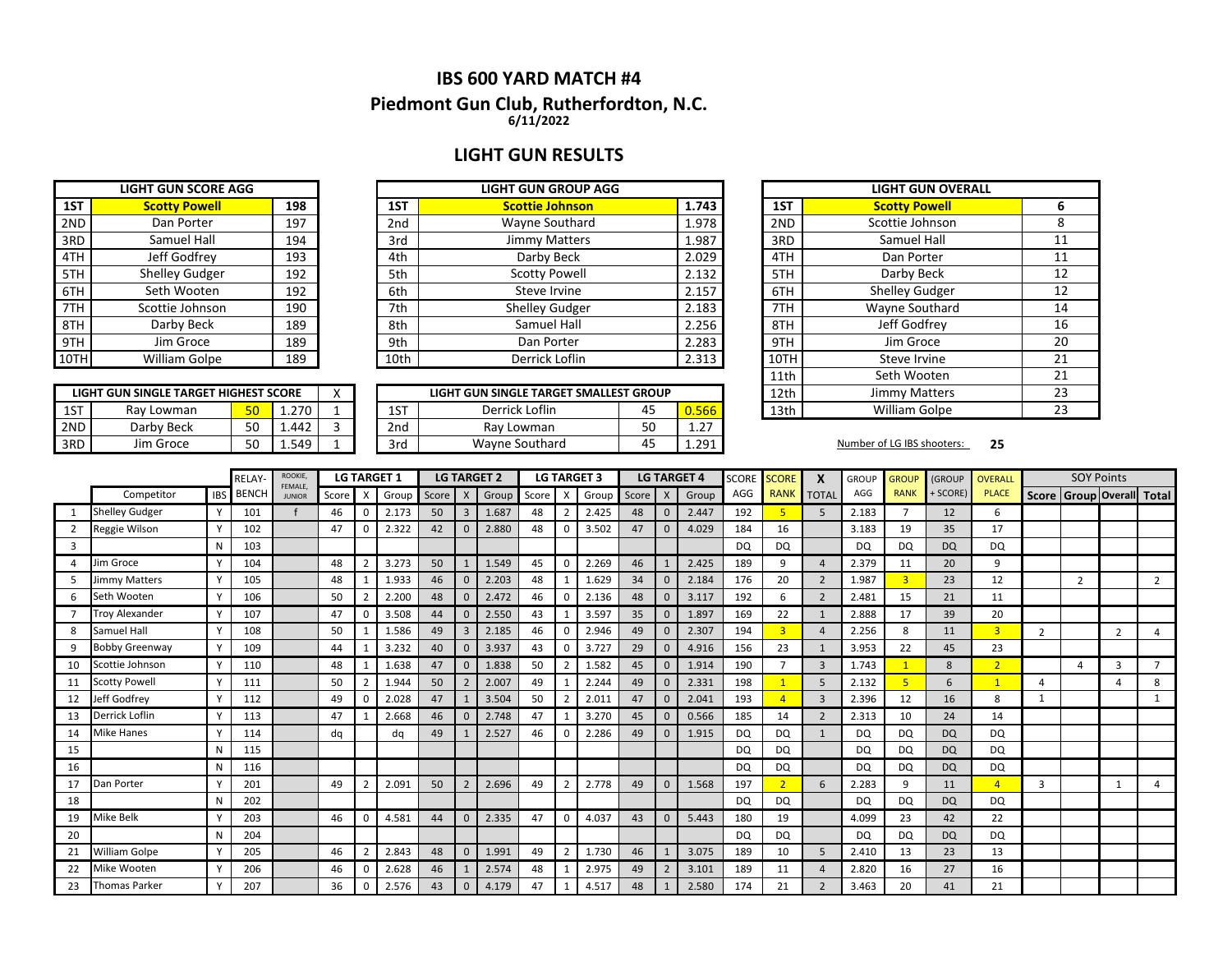|    |                       |            | <b>RELAY-</b> | ROOKIE,<br>FEMALE. |         | <b>LG TARGET 1</b> |         | <b>LG TARGET 2</b> |       | <b>LG TARGET 3</b> |    | <b>LG TARGET 4</b> | <b>SCORE</b> | <b>SCORE</b> | X          | <b>GROUP</b> | <b>GROUP</b> | GROUP     | <b>OVERALL</b> |  | <b>SOY Points</b> |                                 |
|----|-----------------------|------------|---------------|--------------------|---------|--------------------|---------|--------------------|-------|--------------------|----|--------------------|--------------|--------------|------------|--------------|--------------|-----------|----------------|--|-------------------|---------------------------------|
|    | Competitor            | <b>IBS</b> | <b>BENCH</b>  | <b>JUNIOR</b>      | Score P | Group              | Score X | Group              | Score | X Group Score X    |    | Group              | AGG          |              | RANK TOTAL | AGG          | <b>RANK</b>  | + SCORE)  | <b>PLACE</b>   |  |                   | Score   Group   Overall   Total |
| 24 |                       |            | 208           |                    |         |                    |         |                    |       |                    |    |                    | DQ           | <b>DQ</b>    |            | DQ           | DQ           | <b>DQ</b> | <b>DQ</b>      |  |                   |                                 |
| 25 | Ray Lowman            |            | 209           |                    | 48      | 2.512              | 50      | 1.270              | 38    | 8.326              | 46 | 2.358              | 182          |              |            | 3.617        |              | 38        | 19             |  |                   |                                 |
| 26 | <b>Wayne Hicks</b>    |            | 210           |                    | 45      | 2.851              | 45      | 1.623              | 43    | 3.354              | 47 | 3.898              | 180          | 18           |            | 2.932        | 18           | 36        | 18             |  |                   |                                 |
| 27 | Darby Beck            |            | 211           |                    | 50      | 1.442              | 44      | 2.767              | 48    | 2.369              | 47 | 1.538              | 189          |              |            | 2.029        |              | 12        |                |  |                   |                                 |
| 28 |                       |            | 212           |                    |         |                    |         |                    |       |                    |    |                    | DQ           | <b>DQ</b>    |            | <b>DQ</b>    | DQ           | <b>DQ</b> | <b>DQ</b>      |  |                   |                                 |
| 29 | <b>Wayne Southard</b> |            | 213           |                    | 49      | 2.046              | 45      | 1.291              | 47    | 2.282              | 47 | 2.292              | 188          | 12           |            | 1.978        |              | 14        |                |  |                   |                                 |
| 30 | Scottie Johnson       |            | 214           |                    | da      | da                 | da      | da                 | da    | da                 | da | dq                 | DQ           | <b>DQ</b>    |            | <b>DQ</b>    | DQ           | <b>DQ</b> | <b>DQ</b>      |  |                   |                                 |
| 31 | <b>Scott Walker</b>   |            | 215           |                    | 46      | 2.115              | 48      | 1.940              | 48    | 2.369              | 46 | 3.435              | 188          | 13           |            | 2.465        | 14           | 27        | 15             |  |                   |                                 |
| 32 | Steve Irvine          |            | 216           |                    | 46      | 1.738              | 45      | 2.462              | 45    | 2.666              | 48 | 1.761              | 184          | 15           |            | 2.157        |              | 21        | 10             |  |                   |                                 |
| 33 |                       |            | 301           |                    |         |                    |         |                    |       |                    |    |                    | DQ           | DQ           |            | <b>DQ</b>    | DQ           | <b>DQ</b> | DQ             |  |                   |                                 |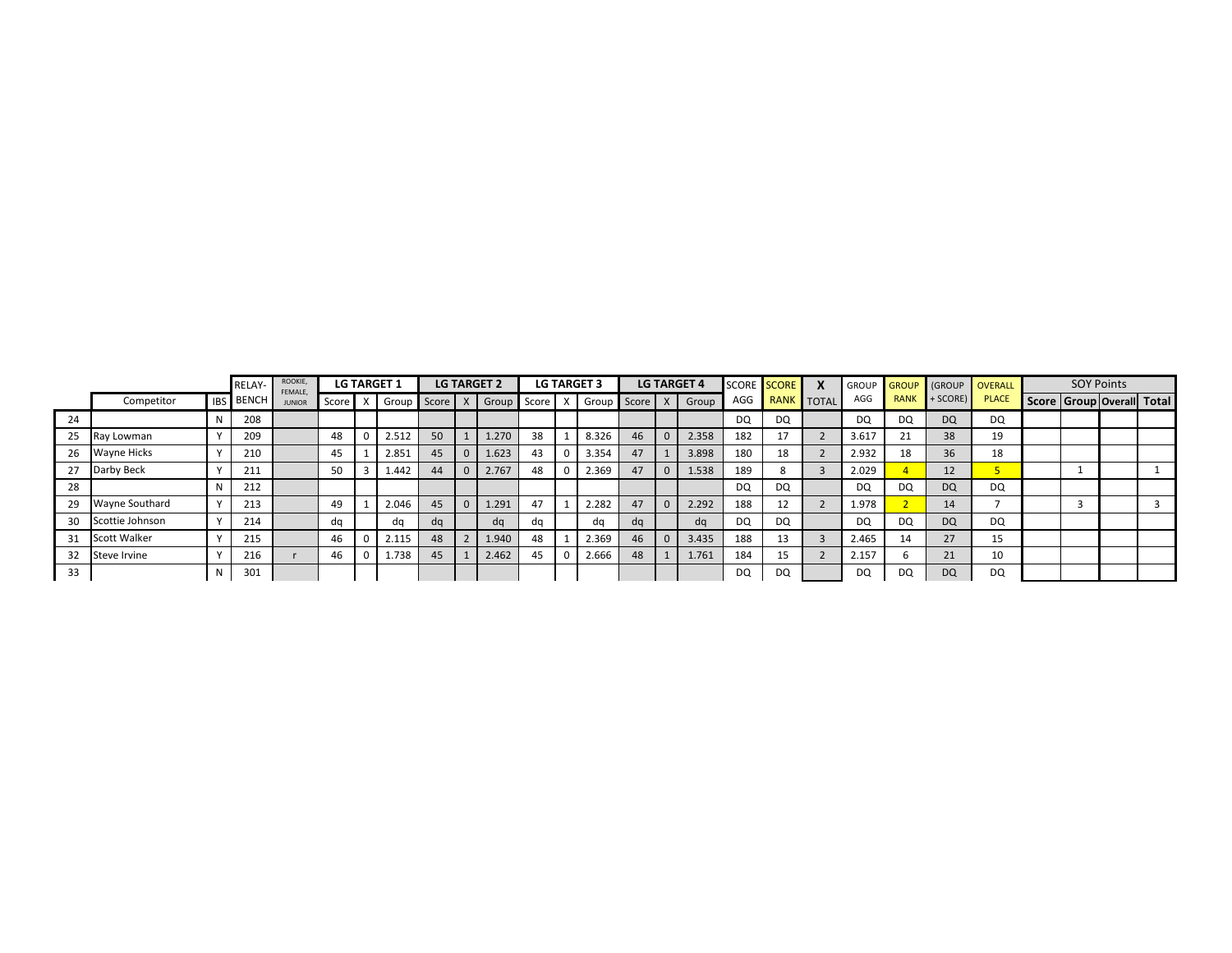## **IBS 600 YARD MATCH #4**

### **Piedmont Gun Club, Rutherfordton, N.C. 6/11/2022**

## **HEAVY GUN RESULTS**

| <b>HEAVY GUN SCORE AGG</b> |                      |     |  |  |  |  |  |  |  |
|----------------------------|----------------------|-----|--|--|--|--|--|--|--|
| 1ST                        | <b>Samuel Hall</b>   | 197 |  |  |  |  |  |  |  |
| 2ND                        | <b>Scotty Powell</b> | 196 |  |  |  |  |  |  |  |
| 3RD                        | Scottie Johnson      | 196 |  |  |  |  |  |  |  |
| 4TH                        | <b>Scott Walker</b>  | 194 |  |  |  |  |  |  |  |
| 5TH                        | Mike Wooten          | 193 |  |  |  |  |  |  |  |
| 6TH                        | Jim Groce            | 193 |  |  |  |  |  |  |  |
| 7TH                        | William Golpe        | 193 |  |  |  |  |  |  |  |
| 8TH                        | Wayne Southard       | 193 |  |  |  |  |  |  |  |
| 9TH                        | Derrick Loflin       | 193 |  |  |  |  |  |  |  |
| 10TH                       | Jeff Godfrey         | 190 |  |  |  |  |  |  |  |

**HEAVY GUN SINGLE TARGET HIGHEST SCORE**

|       | <b>HEAVY GUN GROUP AGG</b> |      |     | <b>HEAVY GUN SCORE AGG</b> |      |
|-------|----------------------------|------|-----|----------------------------|------|
| 1.867 | <b>Mike Wooten</b>         | 1ST  | 197 | <b>Samuel Hall</b>         | 1ST  |
| 1.965 | <b>Scotty Powell</b>       | 2nd  | 196 | <b>Scotty Powell</b>       | 2ND  |
| 1.996 | Jim Groce                  | 3rd  | 196 | Scottie Johnson            | 3RD  |
| 2.089 | Samuel Hall                | 4th  | 194 | Scott Walker               | 4TH  |
| 2.151 | Jeff Godfrey               | 5th  | 193 | Mike Wooten                | 5TH  |
| 2.168 | Scottie Johnson            | 6th  | 193 | Jim Groce                  | 6TH  |
| 2.169 | Reggie Wilson              | 7th  | 193 | William Golpe              | 7TH  |
| 2.268 | William Golpe              | 8th  | 193 | Wayne Southard             | 8TH  |
| 2.273 | Scott Walker               | 9th  | 193 | Derrick Loflin             | 9TH  |
| 2.300 | <b>Troy Alexander</b>      | 10th | 190 | Jeff Godfrey               | 10TH |

|     | <b>HEAVY GUN SINGLE TARGET HIGHEST SCORE</b> |           |       |  |     | <b>HEAVY GUN SINGLE TARGET SMALLEST GROUP</b> |    |              | 12th | Ray Lowman                 |    |
|-----|----------------------------------------------|-----------|-------|--|-----|-----------------------------------------------|----|--------------|------|----------------------------|----|
| 1ST | Jeff Godfrev                                 | 50        | 0.978 |  | 1ST | Jeff Godfrev                                  | 50 | 0.978        | 13th | Mike Hanes                 |    |
| 2nd | Samuel Hall                                  | r o<br>JU | 1.383 |  | 2ND | Wayne Southard                                | 46 | 1.340        |      |                            |    |
| 3rd | Jim Groce                                    | r o<br>JU | .497  |  | 3RD | Jim Groce                                     | 49 | 252<br>⊥.JJJ |      | Number of HG IBS shooters: | 24 |

| <b>IEAVY GUN GROUP AGG</b>     |  |       |            | <b>HEAVY GUN OVERALL</b> |    |
|--------------------------------|--|-------|------------|--------------------------|----|
| <b>Mike Wooten</b>             |  | 1.867 | 1ST        | <b>Scotty Powell</b>     | 4  |
| <b>Scotty Powell</b>           |  | 1.965 | 2ND        | Samuel Hall              | 5  |
| Jim Groce                      |  | 1.996 | 3RD        | Mike Wooten              | 6  |
| Samuel Hall                    |  | 2.089 | 4TH        | Jim Groce                | 9  |
| Jeff Godfrey                   |  | 2.151 | 5TH        | Scottie Johnson          | 9  |
| Scottie Johnson                |  | 2.168 | 6TH        | Scott Walker             | 13 |
| Reggie Wilson                  |  | 2.169 | 7TH        | Jeff Godfrey             | 15 |
| William Golpe                  |  | 2.268 | 8TH        | William Golpe            | 15 |
| Scott Walker                   |  | 2.273 | 9TH        | Wayne Southard           | 20 |
| <b>Troy Alexander</b>          |  | 2.300 | 10TH       | Reggie Wilson            | 22 |
|                                |  |       | 11th       | Derrick Loflin           | 22 |
| N SINGLE TARGET SMALLEST GROUP |  | 12th  | Ray Lowman | 27                       |    |
| Jeff Godfrev<br>50             |  | 0.978 | 13th       | Mike Hanes               | 27 |

|                |                       |              | <b>RELAY</b> | ROOKIE,<br>FEMALE |       |              | <b>HG TARGET 1</b> |           |                | <b>HG TARGET 2</b> |       |                | <b>HG TARGET 3</b> |       |               | <b>HG TARGET 4</b> | <b>SCORE</b> | <b>SCORE</b>   | X              | <b>GROUP</b> | <b>GROUP</b>   | <b>GROUP+</b>  | <b>OVERALL</b> |   | <b>SOY Points</b>               |                |                |
|----------------|-----------------------|--------------|--------------|-------------------|-------|--------------|--------------------|-----------|----------------|--------------------|-------|----------------|--------------------|-------|---------------|--------------------|--------------|----------------|----------------|--------------|----------------|----------------|----------------|---|---------------------------------|----------------|----------------|
|                | Competitor            | <b>IBS</b>   | <b>BENCH</b> | <b>JUNIOR</b>     | Score | $\mathsf{x}$ | Group              | Score   X |                | Group              | Score | X              | Group              | Score | $\mathsf{X}$  | Group              | AGG          | <b>RANK</b>    | <b>TOTAL</b>   | AGG          | <b>RANK</b>    | SCORE)         | <b>PLACE</b>   |   | Score   Group   Overall   Total |                |                |
|                | <b>Shelley Gudger</b> | $\mathsf{v}$ | 101          |                   | 47    | 0            | 1.777              | 49        | $\mathbf{0}$   | 1.625              | 42    | 0              | 3.798              | 41    | $\Omega$      | 2.041              | 179          | 20             |                | 2.310        | 11             | 31             | 16             |   |                                 |                |                |
|                | Reggie Wilson         |              | 102          |                   | 45    |              | 1.500              | 42        | $\mathbf{0}$   | 2.114              | 49    | $\Omega$       | 3.429              | 50    | $\mathbf{3}$  | 1.634              | 186          | 15             | $\overline{3}$ | 2.169        |                | 22             | 10             |   |                                 |                |                |
| 3              |                       | N            | 103          |                   |       |              |                    |           |                |                    |       |                |                    |       |               |                    | <b>DQ</b>    | DQ             |                | <b>DQ</b>    | <b>DQ</b>      | <b>DQ</b>      | DQ             |   |                                 |                |                |
| $\overline{4}$ | lim Groce             |              | 104          |                   | 49    |              | 1.353              | 48        | $\mathbf 0$    | 2.939              | 50    |                | 1.497              | 46    |               | 2.194              | 193          | 6              | 2              | 1.996        | 3              | 9              | $\overline{4}$ |   | $\overline{2}$                  |                | 3              |
| 5              |                       | N            | 105          |                   |       |              |                    |           |                |                    |       |                |                    |       |               |                    | <b>DQ</b>    | <b>DQ</b>      |                | <b>DQ</b>    | DQ             | <b>DQ</b>      | DQ             |   |                                 |                |                |
| 6              | Seth Wooten           |              | 106          |                   | 48    |              | 1.649              | 48        | $\mathbf 0$    | 2.385              | 48    | 0              | 2.521              | 43    | $\Omega$      | 3.687              | 187          | 14             | $\overline{2}$ | 2.561        | 15             | 29             | 15             |   |                                 |                |                |
|                | <b>Troy Alexander</b> | v            | 107          |                   | 49    | 0            | 2.309              | 44        | $\mathbf 0$    | 1.691              | 38    | 0              | 2.291              | 49    |               | 2.909              | 180          | 19             | $\overline{2}$ | 2.300        | 10             | 29             | 14             |   |                                 |                |                |
| 8              | Samuel Hall           | Y            | 108          |                   | 50    |              | .864               | 50        | $\overline{4}$ | 1.383              | 48    |                | 2.817              | 49    | $\Omega$      | 2.290              | 197          |                | $\overline{7}$ | 2.089        |                | 5              | $\overline{2}$ |   |                                 | 3              | 8              |
| q              | <b>Bobby Greenway</b> | v            | 109          |                   | 48    |              | 2.823              | 44        |                | 3.616              | 44    | $\mathbf 0$    | 4.217              | 43    | $\Omega$      | 3.690              | 179          | 21             | $\overline{2}$ | 3.587        | 21             | 42             | 21             |   |                                 |                |                |
| 10             | Scottie Johnson       |              | 110          |                   | 50    |              | 2.221              | 48        | $\mathbf 0$    | 2.099              | 50    |                | 2.288              | 48    | $\Omega$      | 2.063              | 196          |                | $\mathbf{1}$   | 2.168        | 6              | 9              | 5              | 2 |                                 |                | $\overline{2}$ |
| 11             | <b>Scotty Powell</b>  | $\checkmark$ | 111          |                   | 49    |              | 1.771              | 48        |                | 2.183              | 49    |                | 1.958              | 50    |               | 1.946              | 196          | $\overline{2}$ | $\overline{3}$ | 1.965        | $\overline{2}$ | $\overline{a}$ | $\overline{1}$ | 3 | $\overline{3}$                  |                | 10             |
| 12             | leff Godfrey          |              | 112          |                   | 43    |              | L.905              | 50        | $\Omega$       | 0.978              | 49    | $\Omega$       | 2.651              | 48    |               | 3.071              | 190          | 10             |                | 2.151        | 5              | 15             | $\overline{ }$ |   |                                 |                |                |
| 13             | Derrick Loflin        | N            | 113          |                   | 47    |              | 2.625              | 49        | $\mathbf 0$    | 1.493              | 49    |                | 2.828              | 48    |               | 2.890              | 193          | 9              | $\overline{3}$ | 2.459        | 13             | 22             | 11             |   |                                 |                |                |
| 14             | <b>Mike Hanes</b>     |              | 114          |                   | 50    |              | 2.247              | 46        | $\mathbf{0}$   | 3.425              | 47    | $\Omega$       | 1.826              | 46    |               | 3.094              | 189          | 11             | $\overline{3}$ | 2.648        | 16             | 27             | 13             |   |                                 |                |                |
| 15             |                       | N            | 115          |                   |       |              |                    |           |                |                    |       |                |                    |       |               |                    | <b>DQ</b>    | <b>DQ</b>      |                | <b>DQ</b>    | DQ.            | <b>DQ</b>      | DQ             |   |                                 |                |                |
| 16             |                       | N            | 116          |                   |       |              |                    |           |                |                    |       |                |                    |       |               |                    | <b>DQ</b>    | DQ             |                | DQ           | DQ.            | <b>DQ</b>      | DQ             |   |                                 |                |                |
| 17             | Dan Porter            |              | 201          |                   | 43    |              | 3.523              | 48        | $\mathbf{0}$   | 2.956              | 49    | $\overline{3}$ | 2.270              | 48    | $\mathcal{P}$ | 3.817              | 188          | 12             | 5              | 3.142        | 19             | 31             | 17             |   |                                 |                |                |
| 18             |                       | N            | 202          |                   |       |              |                    |           |                |                    |       |                |                    |       |               |                    | <b>DQ</b>    | <b>DQ</b>      |                | <b>DQ</b>    | <b>DQ</b>      | <b>DQ</b>      | <b>DQ</b>      |   |                                 |                |                |
| 19             | Mike Belk             |              | 203          |                   | dq    |              | dq                 | dq        |                | dq                 | 44    | $\mathbf 0$    | 2.111              | 45    | $\Omega$      | 2.693              | <b>DQ</b>    | DQ             |                | <b>DQ</b>    | <b>DQ</b>      | <b>DQ</b>      | DQ             |   |                                 |                |                |
| 20             |                       | N            | 204          |                   |       |              |                    |           |                |                    |       |                |                    |       |               |                    | <b>DQ</b>    | <b>DQ</b>      |                | <b>DQ</b>    | DQ             | <b>DQ</b>      | DQ             |   |                                 |                |                |
| 21             | William Golpe         |              | 205          |                   | 48    |              | 2.094              | 50        |                | 2.124              | 48    |                | 2.138              | 47    | $\Omega$      | 2.715              | 193          |                | $\overline{4}$ | 2.268        | 8              | 15             | 8              |   |                                 |                |                |
| 22             | Mike Wooten           | $\mathbf v$  | 206          |                   | 49    |              | 778                | 48        | $\mathbf{0}$   | 1.747              | 48    |                | 2.442              | 48    | $\mathbf{0}$  | 1.502              | 193          |                | $\overline{2}$ | 1.867        |                | 6              | $\overline{R}$ |   |                                 | $\overline{2}$ | 6              |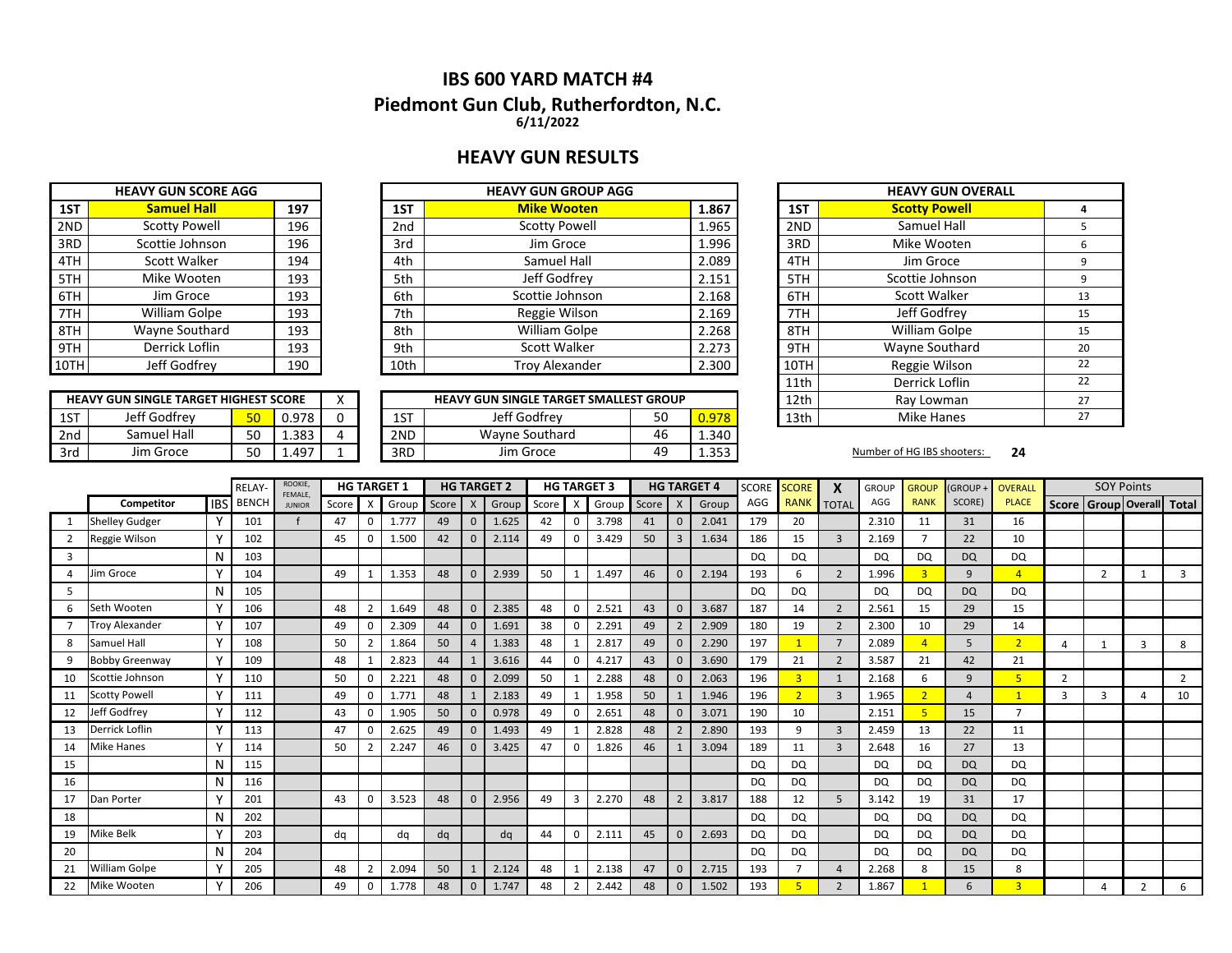|    |                     | RELAY-           | ROOKIE,<br>FEMALE, |       | <b>HG TARGET 1</b> |    |          | <b>HG TARGET 2</b> |       | <b>HG TARGET 3</b> |    | <b>HG TARGET 4</b> |           | SCORE SCORE | X          | <b>GROUP</b> | <b>GROUP</b> | $IGROUP + OVERALL$ |              |  | <b>SOY Points</b>         |  |
|----|---------------------|------------------|--------------------|-------|--------------------|----|----------|--------------------|-------|--------------------|----|--------------------|-----------|-------------|------------|--------------|--------------|--------------------|--------------|--|---------------------------|--|
|    | Competitor          | <b>IBS</b> BENCH | <b>JUNIOR</b>      | Score | X Group Score      |    |          | Group              | Score | X Group Score      |    | Group              | AGG       |             | RANK TOTAL | AGG          | <b>RANK</b>  | SCORE)             | <b>PLACE</b> |  | Score Group Overall Total |  |
| 23 | Thomas Parker       | 207              |                    | 48    | 2.591              | 47 |          | 2.478              | 45    | 3.543              | 46 | 3.193              | 186       | 16          |            | 2.951        | 18           | 34                 | 18           |  |                           |  |
| 24 |                     | 208              |                    |       |                    |    |          |                    |       |                    |    |                    | <b>DQ</b> | <b>DQ</b>   |            | <b>DQ</b>    | DQ           | <b>DQ</b>          | <b>DQ</b>    |  |                           |  |
| 25 | Ray Lowman          | 209              |                    | 50    | 1.748              | 40 | $\Omega$ | 3.220              | 49    | 2.987              | 48 | 2.130              | 187       | 13          |            | 2.521        | 14           | 27                 | 12           |  |                           |  |
| 26 | <b>Wayne Hicks</b>  | 210              |                    | 46    | 2.714              | 49 |          | 2.171              | 46    | 2.955              | 41 | 3.137              | 182       | 18          |            | 2.744        |              | 35                 | 19           |  |                           |  |
| 27 | Darby Beck          | 211              |                    | 46    | 2.850              | 46 |          | 4.557              | 46    | 3.150              | 47 | 2.171              | 185       |             |            | 3.182        | 20           | 37                 | 20           |  |                           |  |
| 28 |                     | 212              |                    |       |                    |    |          |                    |       |                    |    |                    | <b>DQ</b> | DQ          |            | <b>DQ</b>    | DQ           | <b>DQ</b>          | DQ           |  |                           |  |
| 29 | Wayne Southard      | 213              |                    | 46    | 1.340              | 48 |          | 3.328              | 50    | 1.942              | 49 | 2.974              | 193       |             |            | 2.396        | 12           | 20                 |              |  |                           |  |
| 30 | Scottie Johnson     | 214              |                    | da    | dq                 | dq |          | dq                 | dq    | dq                 | da | da                 | <b>DQ</b> | DQ          |            | <b>DQ</b>    | DQ           | <b>DQ</b>          | <b>DQ</b>    |  |                           |  |
| 31 | <b>Scott Walker</b> | 215              |                    | 50    | 2.273              | 47 | $\Omega$ | 1.675              | 49    | 2.014              | 48 | 3.128              | 194       |             |            | 2.273        |              | 13                 |              |  |                           |  |
| 32 | Steve Irvine        | 216              |                    | 49    | 2.647              | 48 |          | 1.961              | da    | dq                 | dq | dq                 | <b>DQ</b> | DQ          |            | <b>DQ</b>    | DQ           | <b>DQ</b>          | <b>DQ</b>    |  |                           |  |
| 33 |                     | 301              |                    |       |                    |    |          |                    |       |                    |    |                    | DQ        | DQ          |            | DQ           | DQ           | <b>DQ</b>          | DQ           |  |                           |  |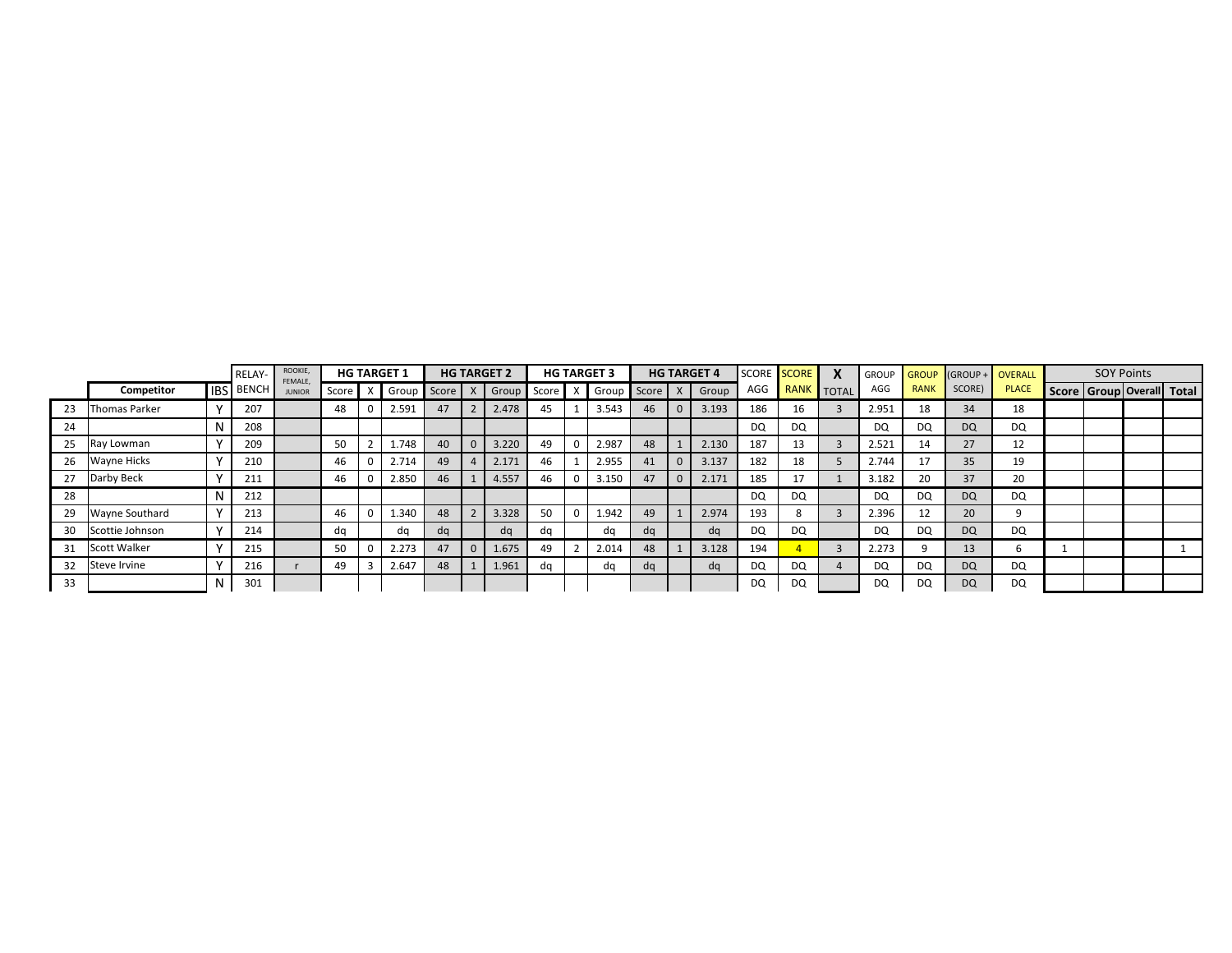# **IBS 600 YARD MATCH #4 Piedmont Gun Club, Rutherfordton, N.C. 6/11/2022**

## **CUSTOM UNLIMITED GUN RESULTS**

|      | <b>CUSTOM UNLIMITED GUN SCORE AGG</b> |      |
|------|---------------------------------------|------|
| 1ST  | <b>Samuel Hall</b>                    | 194  |
| 2ND  | #N/A                                  | #N/A |
| 3RD  | #N/A                                  | #N/A |
| 4TH  | #N/A                                  | #N/A |
| 5TH  | #N/A                                  | #N/A |
| 6TH  | #N/A                                  | #N/A |
| 7TH  | #N/A                                  | #N/A |
| 8TH  | #N/A                                  | #N/A |
| 9TH  | #N/A                                  | #N/A |
| 10TI | #N/A                                  | #N/A |

|     | <b>FACTORY GUN SINGLE TARGET HIGHEST SCORE</b><br>Samuel Hall<br>1 2 7 1<br>Samuel Hall<br>1.558<br>50 |    |         |  |  |  |  |  |  |  |
|-----|--------------------------------------------------------------------------------------------------------|----|---------|--|--|--|--|--|--|--|
| 1ST |                                                                                                        |    |         |  |  |  |  |  |  |  |
| 2ND |                                                                                                        |    |         |  |  |  |  |  |  |  |
| 3RD | Samuel Hall                                                                                            | 48 | 3 1 1 6 |  |  |  |  |  |  |  |

|      | <b>CUSTOM UNLIMITED GUN SCORE AGG</b> |         |      | <b>CUSTOM UNLIMITED GUN GROUP AGG</b> |       |      | <b>CUSTOM UNLIMITED GUN OVERALL</b> |      |
|------|---------------------------------------|---------|------|---------------------------------------|-------|------|-------------------------------------|------|
| 1ST  | <b>Samuel Hall</b>                    | 194     | 1ST  | <b>Samuel Hall</b>                    | 1.980 | 1ST  | <b>Samuel Hall</b>                  |      |
| 2ND  | #N/A                                  | #N/A    | 2nd  | #N/A                                  | #N/A  | 2ND  | #N/A                                | #N/A |
| 3RD  | #N/A                                  | # $N/A$ | 3rd  | #N/A                                  | #N/A  | 3RD  | #N/A                                | #N/A |
| 4TH  | #N/A                                  | #N/A    | 4th  | #N/A                                  | #N/A  | 4TH  | #N/A                                | #N/A |
| 5TH  | #N/A                                  | #N/A    | 5th  | #N/A                                  | #N/A  | 5TH  | #N/A                                | #N/A |
| 6TH  | #N/A                                  | #N/A    | 6th  | #N/A                                  | #N/A  | 6TH  | #N/A                                | #N/A |
| 7TH  | #N/A                                  | #N/A    | 7th  | #N/A                                  | #N/A  | 7TH  | #N/A                                | #N/A |
| 8TH  | #N/A                                  | #N/A    | 8th  | #N/A                                  | #N/A  | 8TH  | #N/A                                | #N/A |
| 9TH  | #N/A                                  | #N/A    | 9th  | #N/A                                  | H N/A | 9TH  | #N/A                                | #N/A |
| 10TH | #N/A                                  | #N/A    | 10th | #N/A                                  | #N/A  | 10TH | #N/A                                | #N/A |

|     | <b>FACTORY GUN SINGLE TARGET HIGHEST SCORE</b> |                 |                          |  |              | <b>FACTORY GUN SINGLE TARGET SMALLEST GROUP</b> |          |                    | 12th | #N/A | #N/A         |
|-----|------------------------------------------------|-----------------|--------------------------|--|--------------|-------------------------------------------------|----------|--------------------|------|------|--------------|
| 1ST | Samuel Hall                                    | 50 <sup>°</sup> | 271                      |  | $\sim$<br>∸∸ | Samuel Hall                                     | r c<br>◡ | 55<br>. <i>.</i> . | 13th | #N/A | #N/A         |
| 2ND | Samuel Hall                                    | 50              | 1.558                    |  | 2nd          | Samuel Hall                                     | r o<br>◡ | 1.558              | 14th | #N/A | #N/A         |
| 3RD | Samuel Hall                                    | 48              | $\sim$<br>$\overline{1}$ |  | 3rd          | Samuel Hall                                     | 4t       | 1.976              | 15th | #N/A | #N/ $\angle$ |

|      | <b>CUSTOM UNLIMITED GUN OVERALL</b> |      |
|------|-------------------------------------|------|
| 1ST  | <b>Samuel Hall</b>                  | 2    |
| 2ND  | #N/A                                | #N/A |
| 3RD  | #N/A                                | #N/A |
| 4TH  | #N/A                                | #N/A |
| 5TH  | #N/A                                | #N/A |
| 6TH  | #N/A                                | #N/A |
| 7TH  | #N/A                                | #N/A |
| 8TH  | #N/A                                | #N/A |
| 9TH  | #N/A                                | #N/A |
| 10TH | #N/A                                | #N/A |
| 11th | #N/A                                | #N/A |
| 12th | #N/A                                | #N/A |
| 13th | #N/A                                | #N/A |
| 14th | #N/A                                | #N/A |
| 15th | #N/A                                | #N/A |

|                |                    |            | RELAY-       | ROOKIE,                  |       | <b>TARGET 1</b> |       |       | <b>TARGET 2</b> |       |       | <b>TARGET 3</b> |       |       | <b>TARGET 4</b> |       | SCORE     | <b>SCORE</b> | X            | <b>GROUP</b> | <b>GROUP</b> | (GROUP         | <b>OVERALL</b> |
|----------------|--------------------|------------|--------------|--------------------------|-------|-----------------|-------|-------|-----------------|-------|-------|-----------------|-------|-------|-----------------|-------|-----------|--------------|--------------|--------------|--------------|----------------|----------------|
|                | Competitor         | <b>IBS</b> | <b>BENCH</b> | FEMALE,<br><b>JUNIOR</b> | Score | X               | Group | Score | $\mathsf{X}$    | Group | Score | X               | Group | Score | $\mathsf{X}$    | Group | AGG       | <b>RANK</b>  | <b>TOTAL</b> | AGG          | <b>RANK</b>  | + SCORE)       | <b>PLACE</b>   |
| 1              |                    |            | 101          |                          |       |                 |       |       |                 |       |       |                 |       |       |                 |       | <b>DQ</b> | <b>DQ</b>    |              | <b>DQ</b>    | DQ           | <b>DQ</b>      | <b>DQ</b>      |
| $\overline{2}$ |                    |            | 102          |                          |       |                 |       |       |                 |       |       |                 |       |       |                 |       | DQ        | <b>DQ</b>    |              | <b>DQ</b>    | DQ           | <b>DQ</b>      | <b>DQ</b>      |
| 3              |                    |            | 103          |                          |       |                 |       |       |                 |       |       |                 |       |       |                 |       | <b>DQ</b> | <b>DQ</b>    |              | <b>DQ</b>    | DQ           | <b>DQ</b>      | DQ             |
| 4              |                    |            | 104          |                          |       |                 |       |       |                 |       |       |                 |       |       |                 |       | <b>DQ</b> | <b>DQ</b>    |              | <b>DQ</b>    | DQ           | <b>DQ</b>      | <b>DQ</b>      |
| 5              |                    |            | 105          |                          |       |                 |       |       |                 |       |       |                 |       |       |                 |       | <b>DQ</b> | <b>DQ</b>    |              | <b>DQ</b>    | DQ           | <b>DQ</b>      | <b>DQ</b>      |
| 6              |                    |            | 106          |                          |       |                 |       |       |                 |       |       |                 |       |       |                 |       | <b>DQ</b> | <b>DQ</b>    |              | <b>DQ</b>    | DQ           | <b>DQ</b>      | <b>DQ</b>      |
| $\overline{7}$ |                    |            | 107          |                          |       |                 |       |       |                 |       |       |                 |       |       |                 |       | DQ        | <b>DQ</b>    |              | <b>DQ</b>    | DQ           | <b>DQ</b>      | <b>DQ</b>      |
| 8              |                    |            | 108          |                          |       |                 |       |       |                 |       |       |                 |       |       |                 |       | <b>DQ</b> | <b>DQ</b>    |              | <b>DQ</b>    | DQ           | <b>DQ</b>      | <b>DQ</b>      |
| 9              |                    |            | 109          |                          |       |                 |       |       |                 |       |       |                 |       |       |                 |       | <b>DQ</b> | <b>DQ</b>    |              | <b>DQ</b>    | DQ           | <b>DQ</b>      | <b>DQ</b>      |
| 10             |                    |            | 110          |                          |       |                 |       |       |                 |       |       |                 |       |       |                 |       | DQ        | <b>DQ</b>    |              | <b>DQ</b>    | DQ           | <b>DQ</b>      | <b>DQ</b>      |
| 11             |                    |            | 111          |                          |       |                 |       |       |                 |       |       |                 |       |       |                 |       | <b>DQ</b> | <b>DQ</b>    |              | DQ           | DQ           | <b>DQ</b>      | <b>DQ</b>      |
| 12             |                    |            | 112          |                          |       |                 |       |       |                 |       |       |                 |       |       |                 |       | <b>DQ</b> | DQ           |              | <b>DQ</b>    | DQ           | DQ             | <b>DQ</b>      |
| 13             |                    |            | 113          |                          |       |                 |       |       |                 |       |       |                 |       |       |                 |       | <b>DQ</b> | <b>DQ</b>    |              | <b>DQ</b>    | DQ           | <b>DQ</b>      | <b>DQ</b>      |
| 14             |                    |            | 114          |                          |       |                 |       |       |                 |       |       |                 |       |       |                 |       | <b>DQ</b> | <b>DQ</b>    |              | DQ           | DQ           | <b>DQ</b>      | DQ             |
| 15             |                    |            | 115          |                          |       |                 |       |       |                 |       |       |                 |       |       |                 |       | <b>DQ</b> | DQ           |              | <b>DQ</b>    | DQ           | <b>DQ</b>      | <b>DQ</b>      |
| 16             |                    |            | 116          |                          |       |                 |       |       |                 |       |       |                 |       |       |                 |       | <b>DQ</b> | <b>DQ</b>    |              | <b>DQ</b>    | DQ           | <b>DQ</b>      | <b>DQ</b>      |
| 17             |                    |            | 201          |                          |       |                 |       |       |                 |       |       |                 |       |       |                 |       | <b>DQ</b> | <b>DQ</b>    |              | <b>DQ</b>    | DQ           | <b>DQ</b>      | <b>DQ</b>      |
| 18             |                    |            | 202          |                          |       |                 |       |       |                 |       |       |                 |       |       |                 |       | <b>DQ</b> | <b>DQ</b>    |              | <b>DQ</b>    | DQ           | <b>DQ</b>      | <b>DQ</b>      |
| 19             |                    |            | 203          |                          |       |                 |       |       |                 |       |       |                 |       |       |                 |       | <b>DQ</b> | <b>DQ</b>    |              | <b>DQ</b>    | DQ           | <b>DQ</b>      | <b>DQ</b>      |
| 20             |                    |            | 204          |                          |       |                 |       |       |                 |       |       |                 |       |       |                 |       | <b>DQ</b> | <b>DQ</b>    |              | <b>DQ</b>    | DQ           | <b>DQ</b>      | <b>DQ</b>      |
| 21             |                    |            | 205          |                          |       |                 |       |       |                 |       |       |                 |       |       |                 |       | <b>DQ</b> | <b>DQ</b>    |              | <b>DQ</b>    | DQ           | <b>DQ</b>      | <b>DQ</b>      |
| 22             |                    |            | 206          |                          |       |                 |       |       |                 |       |       |                 |       |       |                 |       | <b>DQ</b> | <b>DQ</b>    |              | <b>DQ</b>    | DQ           | <b>DQ</b>      | <b>DQ</b>      |
| 23             |                    |            | 207          |                          |       |                 |       |       |                 |       |       |                 |       |       |                 |       | <b>DQ</b> | <b>DQ</b>    |              | <b>DQ</b>    | DQ           | <b>DQ</b>      | DQ             |
| 24             | <b>Samuel Hall</b> |            | 208          |                          | 50    | $\overline{2}$  | 1.271 | 50    | $\overline{3}$  | 1.558 | 46    | $\mathbf{0}$    | 1.976 | 48    | 1               | 3.116 | 194       | $\mathbf{1}$ | 6            | 1.980        | 1            | $\overline{2}$ | $\mathbf{1}$   |
| 25             |                    |            | 209          |                          |       |                 |       |       |                 |       |       |                 |       |       |                 |       | <b>DQ</b> | <b>DQ</b>    |              | <b>DQ</b>    | DQ           | <b>DQ</b>      | <b>DQ</b>      |
| 26             |                    |            | 210          |                          |       |                 |       |       |                 |       |       |                 |       |       |                 |       | <b>DQ</b> | <b>DQ</b>    |              | <b>DQ</b>    | DQ           | <b>DQ</b>      | <b>DQ</b>      |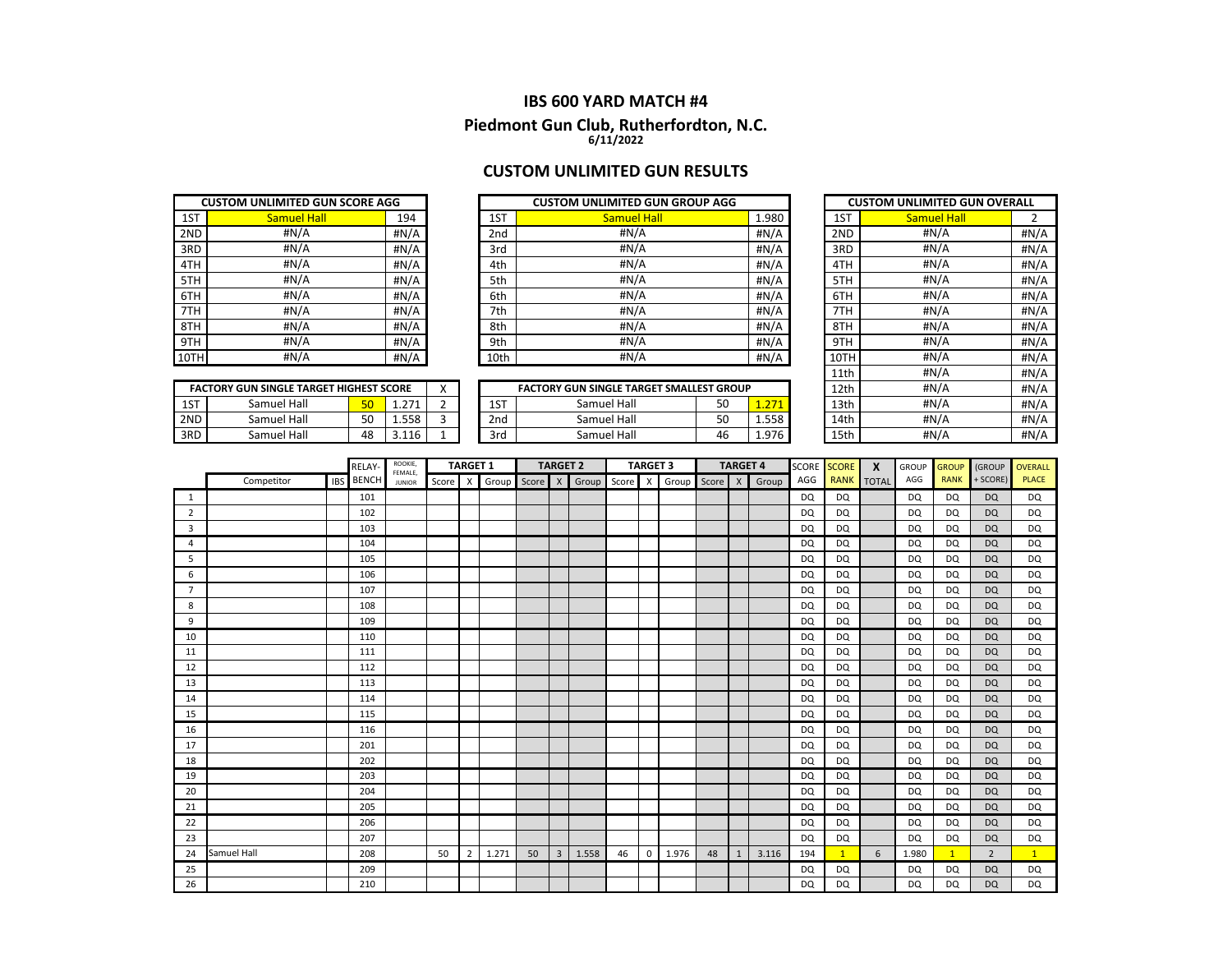## **Piedmont Gun Club, Rutherfordton, N.C. Light Gun Equipment List 6/11/2022**

|                | Competitor            |    | Caliber         | Action     | <b>Barrel</b>         | Stock        | Scope      | Powder           | <b>Bullet</b> | Gunsmith          |
|----------------|-----------------------|----|-----------------|------------|-----------------------|--------------|------------|------------------|---------------|-------------------|
| 1              | <b>Shelley Gudger</b> | LG | 6 <sub>mm</sub> | Bat        | Kreiger               |              | Nightforce | Varget           | <b>Barts</b>  | <b>B.</b> Stevens |
| $\overline{2}$ | Reggie Wilson         | LG | 6.5             | Panda      | <b>Brux</b>           |              | Nightforce |                  | Vapor Trail   | <b>B.</b> Stevens |
| 3              | Jim Groce             | LG | 6 <sub>mm</sub> | Bat        | <b>Brux</b>           | <b>LRB</b>   | Nightforce |                  |               | J. Groce          |
| 4              | <b>Jimmy Matters</b>  | LG | 6 BRDX          | <b>PAS</b> | Kreiger               | ST 1000      | March      | <b>RL16</b>      | <b>Barts</b>  | Craftsmith        |
| 5              | Seth Wooten           | LG | <b>6 DASHER</b> | Bat        | Hawk Hill             | McHammer     | Sightron   | Varget           | Vapor Trail   | C. Nichols        |
| 6              | <b>Troy Alexander</b> | LG | 6 mm            | Remington  | <b>Brux</b>           | Shehane      | Nightforce | H4895            | Berger        |                   |
| 7              | Samuel Hall           | LG | 6BR-AI          | Bat        |                       | Hammerhead   | March      |                  | Roy Hunter    | Plainfield        |
| 8              | <b>Bobby Greenway</b> | LG | 6x44            | Remington  | Kreiger               | McMillan     | Nightforce |                  | Berger        | D. Tooley         |
| 9              | Scottie Johnson       | LG | <b>6 DASHER</b> | Polar      | Lederer               |              | Vortex     | H4895            | Roy Hunter    | L.Baity           |
| 10             | <b>Scotty Powell</b>  | LG | 6 <sub>mm</sub> |            |                       |              |            |                  |               |                   |
| 11             | Jeff Godfrey          | LG | 6BR             | Bat        | Kreiger               | J. Gofrey    | Nightforce | Varget           | Roy Hunter    | M. Davis          |
| 12             | Derrick Loflin        | LG | 6.5x47          | Bat        | Kreiger               | ST 1000      | Nightforce |                  |               | J. Allen          |
| 13             | Mike Hanes            | LG | 6 <sub>mm</sub> | Bat        |                       |              |            |                  |               |                   |
| 14             | Dan Porter            | LG | 6 <sub>mm</sub> | Bat        | Kreiger               |              | Nightforce |                  | <b>Barts</b>  | <b>B.</b> Stevens |
| 15             | Mike Belk             | LG | 6 BRA           |            |                       |              |            |                  |               | x47               |
| 16             | William Golpe         | LG | 6 BRA           | Defiance   | Proof Reseach         | ST 1000      | Nightforce | N <sub>140</sub> | Berger        | Plainfield        |
| 17             | Mike Wooten           | LG | 6 <sub>mm</sub> | <b>Bat</b> | <b>Bartlein</b>       | <b>Byers</b> | Nightforce | H4895            | Roy Hunter    | C. Nichols        |
| 18             | <b>Thomas Parker</b>  | LG | 6 <sub>mm</sub> |            |                       |              |            |                  |               |                   |
| 19             | Ray Lowman            | LG | 6 <sub>mm</sub> | <b>Bat</b> | <b>Brux</b>           |              |            |                  |               | C. Nichols        |
| 20             | Wayne Hicks           | LG | 6 BRA           | <b>Bat</b> | <b>Proof Research</b> | MB4          | Nightforce |                  |               | C. Nichols        |
| 21             | Darby Beck            | LG | 6mm             | <b>Bat</b> |                       |              | Sightron   |                  |               | C. Nichols        |
| 22             | Wayne Southard        | LG | 6mm             | <b>Bat</b> | Kreiger               | McMillan     | Nightforce |                  |               | C. Nichols        |
| 23             | <b>Scott Walker</b>   | LG | 6 <sub>mm</sub> | Kelbly     | <b>Bartlein</b>       |              |            |                  |               | S. Walker         |
| 24             | Steve Irvine          | LG | 6 <sub>mm</sub> | <b>Bat</b> | <b>Bartlein</b>       | Russo        | Nightforce | H4895            | Roy Hunter    | Plainfield        |